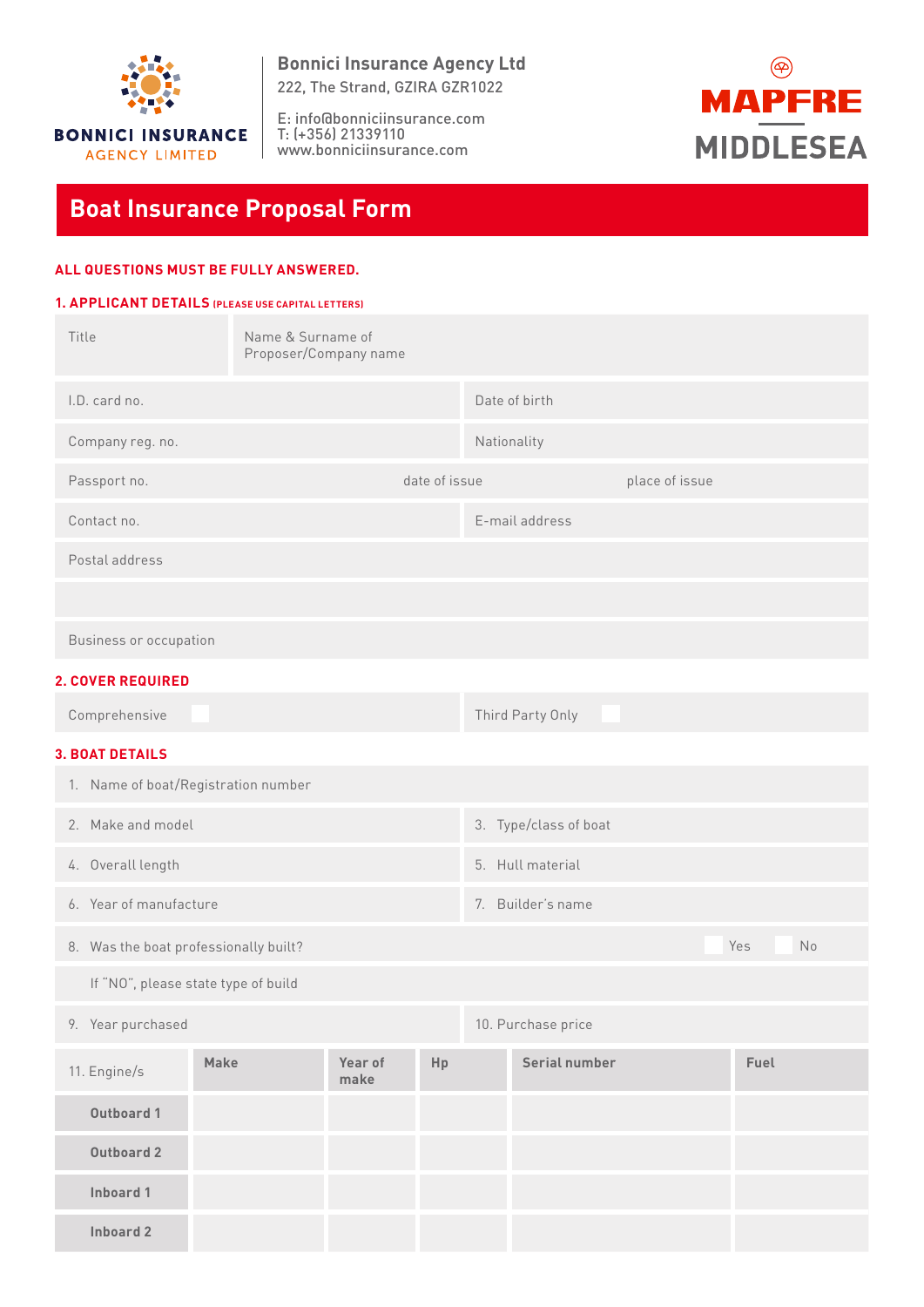| 12. Please state the maximum speed of the boat with these engines<br>knots                                |                  |
|-----------------------------------------------------------------------------------------------------------|------------------|
| 13. Has the boat ever been damaged?                                                                       | Yes<br><b>No</b> |
| If "YES", please give details                                                                             |                  |
|                                                                                                           |                  |
|                                                                                                           |                  |
| 14. Is the vessel fitted with Remote Control or Automatic Fire Extinguishers<br>in engine area or galley? | Yes<br><b>No</b> |
| If "YES", please give details                                                                             |                  |
|                                                                                                           |                  |
|                                                                                                           |                  |
| 15. What other type of Fire Extinguishers are carried?                                                    |                  |
|                                                                                                           |                  |
|                                                                                                           |                  |
| 16. Do you have an anti-theft immobiliser installed on the vessel?                                        | Yes<br><b>No</b> |
| If "YES", please give details                                                                             |                  |
|                                                                                                           |                  |
|                                                                                                           |                  |
| <b>4. ADDITIONAL COVER</b>                                                                                |                  |
| Would you like to extend the cover provided by your policy to include:                                    |                  |
| Water Skier Liability (excluding ski-kiting or any similar aerial activity)<br>a)                         |                  |
| Racing Risks Extension (applicable to sailing boats only)<br>b)                                           |                  |
| Chartering<br>C                                                                                           |                  |
| Machinery Damage (this applies if engine does not exceed 6 years)<br>d                                    |                  |

# **5. CRUISING RANGE**

Please state and describe the waters where the boat will be used

Maltese waters Maltese and Italian waters Mediterranean waters

### **6. SUMS INSURED (COMPREHENSIVE COVER ONLY)**

| Item                                            | Sum insured | <b>Purchase price</b> | <b>Year purchased</b> |
|-------------------------------------------------|-------------|-----------------------|-----------------------|
| Vessel (incl. inboard &<br>machinery equipment) | €           |                       |                       |
| Outboard motor 1                                | €           |                       |                       |
| Outboard motor 2                                | €           |                       |                       |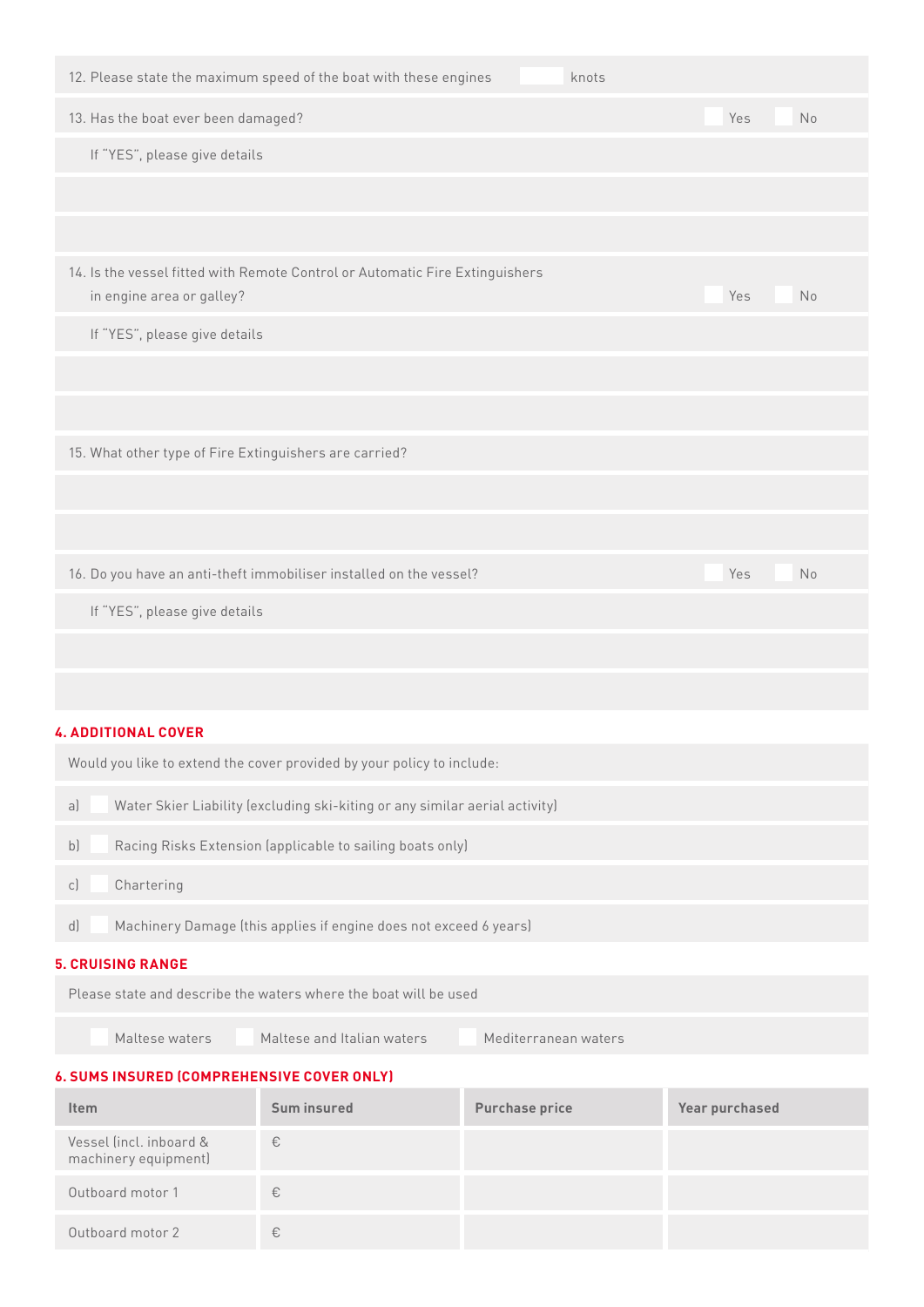| Tender                     | €          |  |
|----------------------------|------------|--|
| Road trailer               | €          |  |
| Launching trolley          | €          |  |
| Special racing sails       | $\in$      |  |
| Special equipment (fitted) | $\epsilon$ |  |
| Others                     | €          |  |
| <b>Total sum insured</b>   | €          |  |

# **7. IN-COMMISSION AND OUT-OF-COMMISSION PERIOD**

| 1. In commission period from                                                                                      | to |     |           |
|-------------------------------------------------------------------------------------------------------------------|----|-----|-----------|
| 2. Will the vessel be garaged after each and every use?                                                           |    | Yes | No        |
| If "YES", please state where                                                                                      |    |     |           |
|                                                                                                                   |    |     |           |
|                                                                                                                   |    |     |           |
| 3. Will the vessel be left on moorings?                                                                           |    | Yes | No        |
| If "YES", please state location, type of mooring and whether it is professionally moored                          |    |     |           |
|                                                                                                                   |    |     |           |
|                                                                                                                   |    |     |           |
| 4. Laid-Up: Out of Commission period from                                                                         | to |     |           |
| 5. During the Laid-Up period will the vessel be ashore or afloat? Please state location or address if applicable. |    |     |           |
|                                                                                                                   |    |     |           |
|                                                                                                                   |    |     |           |
| <b>8. GENERAL QUESTIONS</b>                                                                                       |    |     |           |
| 1. Is the vessel used for private and pleasure purposes?                                                          |    | Yes | No        |
| If "NO", please state it's main use                                                                               |    |     |           |
|                                                                                                                   |    |     |           |
| 2. How many years boat driving experience do you, as owner or crew and other crew have?                           |    |     |           |
| 3. Do you or your crew have any sailing qualifications?                                                           |    | Yes | <b>No</b> |

4. Are you the sole owner of the vessel? A state of the vessel of the vessel of the vessel of the vessel of the vessel of the vessel of the vessel of the vessel of the vessel of the vessel of the vessel of the vessel of th If "NO", please provide details of the owner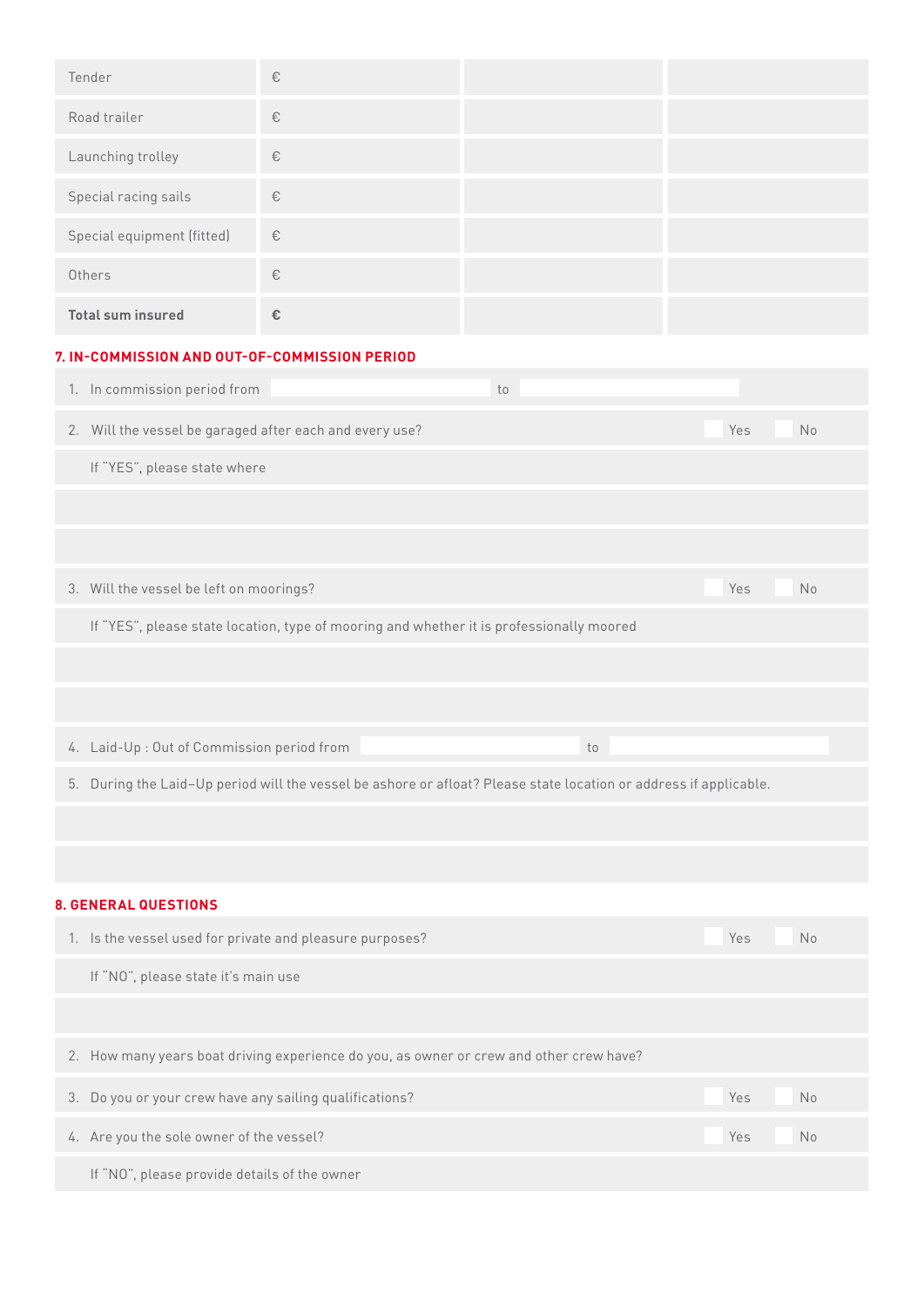|          | 5. To the best of your knowledge and belief, have you or any of your crew:                   |     |           |
|----------|----------------------------------------------------------------------------------------------|-----|-----------|
|          | a) suffered any accident or loss with any vessel                                             | Yes | No        |
| $b\vert$ | had any insurance on any vessel cancelled or refused or had any special terms imposed        | Yes | <b>No</b> |
|          | c) ever been convicted of any offence involving dishonesty, fraud or any pending prosecution | Yes | <b>No</b> |
|          | 6. Do you currently have or ever had your boat insured elsewhere?                            | Yes | No        |
|          | If "YES", please state with which company you have been or are you now insured               |     |           |
|          | 7. Are you entitled to a No Claims Discount?                                                 | Yes | No        |
|          | If "YES", please indicate previous insurer and number of years                               |     |           |

#### IMPORTANT NOTE

**You should not sign this Proposal Form and its statements or declarations before you have read and understood them. If this document is being completed by someone else on your behalf please ensure that the details on it accurately reflect what you have said.**

#### APPLICABLE LAW

Unless both you and we agree otherwise this contract shall be subject to Maltese Law and to the exclusive jurisdiction of the Maltese courts.

#### **INSOLVENCY**

In the event that we become insolvent and unable to meet our obligations under this contract, limited compensation may be available to you under the Protection and Compensation Fund Regulations, 2003.

#### **COMPLAINTS**

We are committed to providing good quality services. We recognise that a client may not be satisfied with the service provided. To deal with this we have a complaints procedure. For the sake of clarification a complaint is broadly defined as being a written expression of dissatisfaction with services that we provide or actions we have taken that require a response.

#### HOW TO COMPLAIN

#### STEP 1 – CONTACTING THE COMPANY

The first step is to talk to a member of the Company's personnel or of the intermediary if the Policy was arranged through one. This can be done informally either directly or by telephone.

Usually the best person to talk to will be the person who dealt with the matter the Insured is concerned about as they will be in the best position to help the Insured promptly and to put things right. If they are not available or the Insured would prefer to approach someone else then address the matter to the manager or senior person responsible. The Company will seek to resolve the problem immediately. If the Company cannot do this then the Company will take a record of the concern and arrange the best way and time for getting back to the Insured. This will normally be within two working days.

#### STEP 2 – TAKING THE COMPLAINT FURTHER

If the Insured is still unhappy the next step is to put the complaint in writing, addressing it to the Complaints Officer, setting out the details, explaining what the Insured thinks went wrong and what the Insured feels would put things right. If the Insured is not happy about writing a letter, the Insured can always ask a member of the Company to take notes of the complaint which the Insured will be then asked to sign. The Insured will be provided with a copy for their own reference. This record will be passed promptly to the Complaints Officer to deal with.

Once the Complaints Officer receives a written complaint, s/he will arrange for it to be fully investigated. The complaint will be acknowledged in writing within five working days of receiving it and the letter will state when the Insured can expect a full response. This should normally be within fifteen working days unless the matter is very complicated such as where other organisations need to be contacted. Where this is the case the Company will still let the Insured know what action is being taken and will inform the Insured when the Company expects to provide a full response.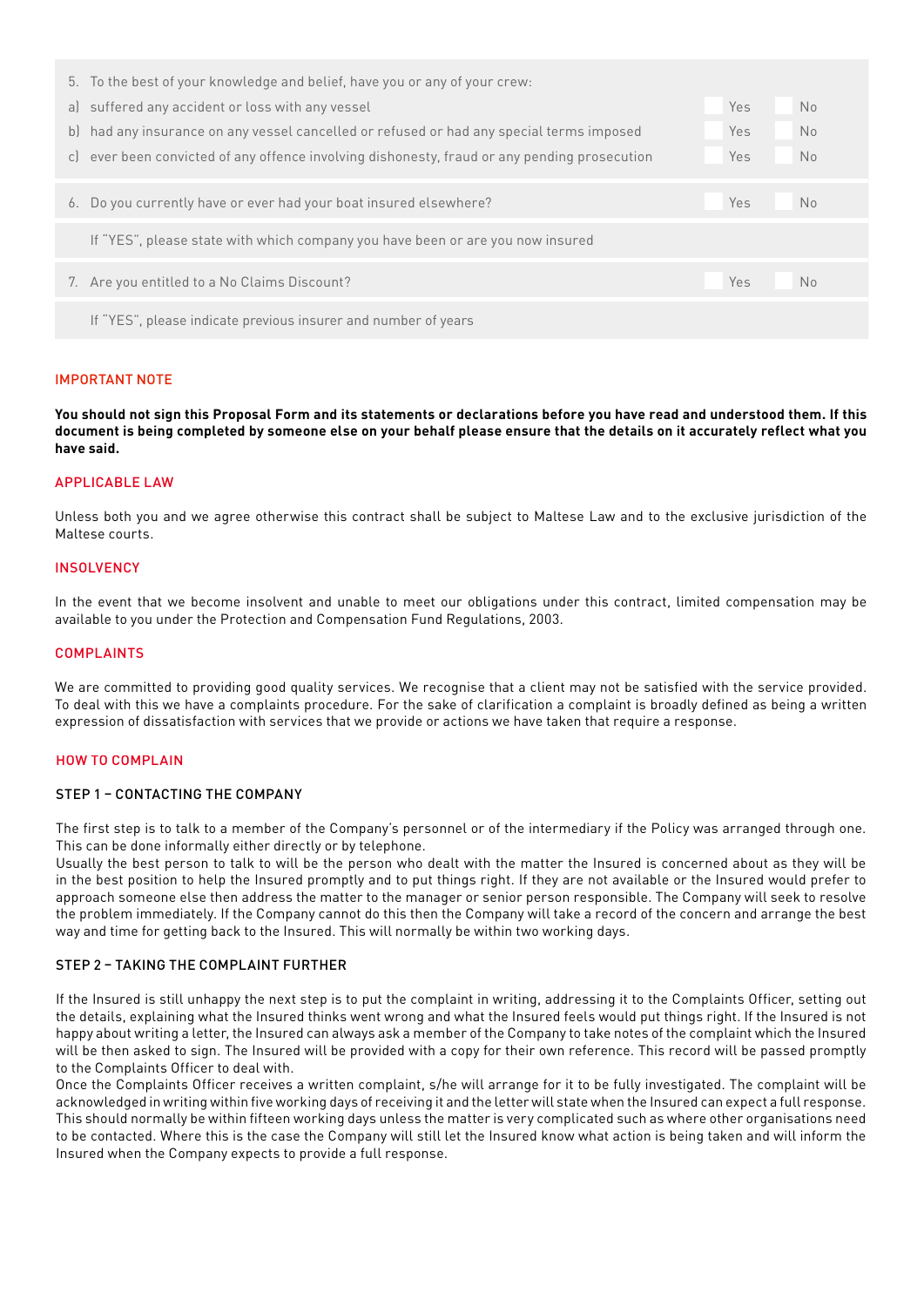#### TAKING YOUR COMPLAINT ELSEWHERE

If you are still not satisfied with the Complaints Officer's response, you can always seek advice elsewhere. You may contact:

Office of the Arbiter for Financial Services First Floor St Calcedonius Square Floriana FRN1530 Malta Telephone: 8007 2366 or 21249245 E-mail: complaint.info@financialarbiter.org.mt Website: www.financialarbiter.org.mt

The Office of the Arbiter will expect that you have a final reply to your complaint from us before approaching them.

#### DATA PROTECTION PERSONAL PROCESSING CLAUSE

The Proposer is hereby informed and expressly consents, by signing this document, to the processing of the data voluntarily provided in this document, as well as of any data which might be provided to MAPFRE Middlesea Plc or "The Company" directly or through an Insurance Intermediary, and those obtained by recording telephone conversations or as a result of browsing through Internet webpages or by other means, for the enforcement of the agreement or regarding a quotation, application, or the contracting of any service or product, even after the end of the pre-contractual or contractual relation, including, if applicable, any communication or international data transfer which might be made for the purposes specified in the Additional Data Protection Information which is available from any MAPFRE Middlesea Plc Office or through https://bonniciinsurance.com/privacy-policy/

The Proposer consents in turn to the recording of any telephone conversations with the Company regarding the insurance agreement.

MAPFRE Middlesea Plc may view the Proposer's data in files regarding the fulfilment and non-fulfilment of monetary obligations. Should the data provided pertain to physical persons other than the Proposer, the latter guarantees that he/she has obtained and has their prior consent for the communication of their data and has informed them, prior to their inclusion in this document, of the purposes of the data processing, communications, and other terms established herein and in the Additional Data Protection Information.

The Proposer declares that he/she is older than eighteen (18) years of age. Likewise, should the data provided belong to minors, as the minor's parent(s) or quardian(s), he/she expressly authorises the processing of the said data, including; if applicable, data pertaining to health, for the management of the purposes specified in the Additional Data Protection Information which is available from any MAPFRE Middlesea Plc Office or through https://bonniciinsurance.com/privacy-policy/

The Proposer guarantees the accuracy and truthfulness of the personal data, including sensitive personal data provided, undertaking to keep them duly updated and to notify MAPFRE Middlesea Plc of any changes in them.

#### Basic data protection information

| Controller:<br>Purposes:       | MAPFRE Middlesea Plc<br>Management of the insurance agreement, creation of profiles for suitable enforcement of the<br>insurance agreement, integral and centralised management of the relation with the MAPFRE<br>Group, and delivery of information and advertising on MAPFRE Group products and services. |
|--------------------------------|--------------------------------------------------------------------------------------------------------------------------------------------------------------------------------------------------------------------------------------------------------------------------------------------------------------|
| Standing:                      | Execution of the project.                                                                                                                                                                                                                                                                                    |
| <b>Recipients:</b>             | Data may be communicated to third parties and/or data transfers may be made to third-party<br>countries in the terms stipulated in the Additional Information.                                                                                                                                               |
| Rights:                        | You can exercise your rights of access, rectification, removal, limitation, objection, and<br>transferability, specified in the Additional Data Protection Information.                                                                                                                                      |
| <b>Additional Information:</b> | You can view the Additional Data Protection Information which is available from any MAPFRE<br>Middlesea Plc Office or through https://bonniciinsurance.com/privacy-policy/                                                                                                                                   |

Check this box if you object to the processing and communication of your personal data by MAPFRE

Middlesea Plc for the delivery of information and advertising of the Company products and services, of the various MAPFRE Group companies, and of Third party companies with which any MAPFRE Group company has entered partnership agreements. If you do so, we will be unable to inform you of any discounts, gifts, promotions, and other benefits associated with the MAPFRE Group customer loyalty plans.

In any case, your consent to the treatment of your data for these purposes is revocable, and you may withdraw your consent or exercise any of the rights mentioned at any time as specified in the Additional Data Protection Information which is available from any MAPFRE Middlesea Plc Office or through https://bonniciinsurance.com/privacy-policy/